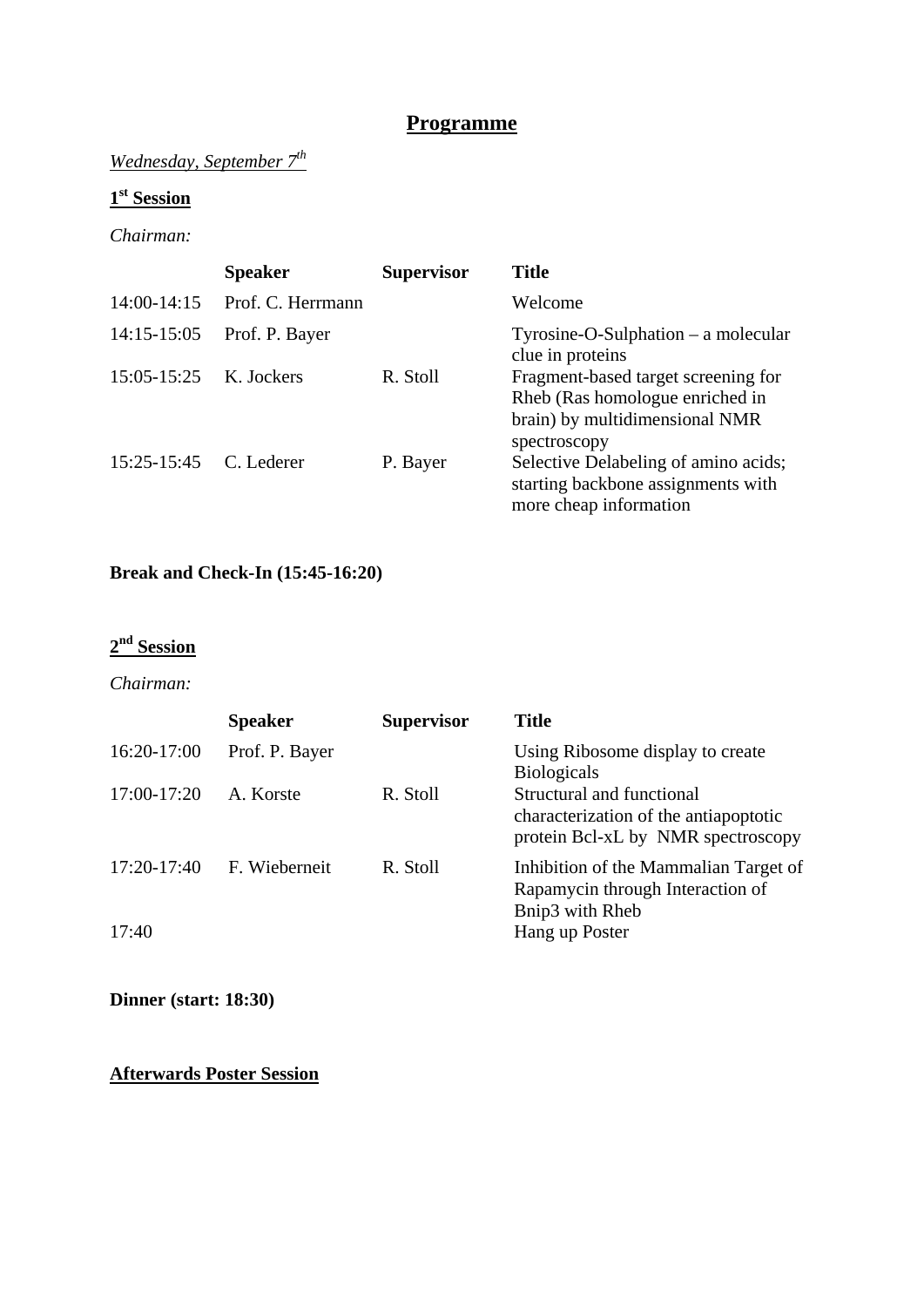# *Thursday, September 8th*

## **3rd Session**

#### *Chairman:*

|               | <b>Speaker</b>    | <b>Supervisor</b> | <b>Title</b>                                                                                                  |
|---------------|-------------------|-------------------|---------------------------------------------------------------------------------------------------------------|
| $9:00 - 9:20$ | F. Xia            | K.Gerwert         | The Specific Normal Vibration Modes<br>of GTP in Solution and Ras Protein:<br>A Detailed Theoretical Analysis |
| $9:20-9:40$   | T. Rudack         | K. Gerwert        | Revealed by the QM/MM Simulations<br>$Mg^{2+}$ is a temporary electron storage at<br><b>GTP</b> Hydrolysis    |
| $9:40-10:40$  | Dr. S. Ebbinghaus |                   | Protein aggregation pathways probed<br>in vivo                                                                |

## **Break (10:40-11:00)**

#### **4th Session**

| Chairman:     | T. Rudack      |                   |                                                                                                                     |
|---------------|----------------|-------------------|---------------------------------------------------------------------------------------------------------------------|
|               | <b>Speaker</b> | <b>Supervisor</b> | <b>Title</b>                                                                                                        |
| $11:0-11:20$  | P. Bachler     | K. Gerwert        | Extensions of the measuring<br>capabilities of the HYPERION 3000<br>FT-IR-microscope system (Bruker)<br>optics)     |
| $11:20-11:40$ | P. Pinkerneil  | K. Gerwert        | ATR-FTIR spectroscopic<br>investigations of immobilized proteins                                                    |
| 11:40-12:00   | S. Kapoor      | R. Winter         | Conformational selection in<br>membrane-bound Ras proteins                                                          |
| 12:00-12:20   | A. Werkmüller  | R. Winter         | Characterization of the dynamical<br>properties of Ras<br>proteins upon insertion into model<br>biomembrane systems |

**Lunch (12:30-14:00)**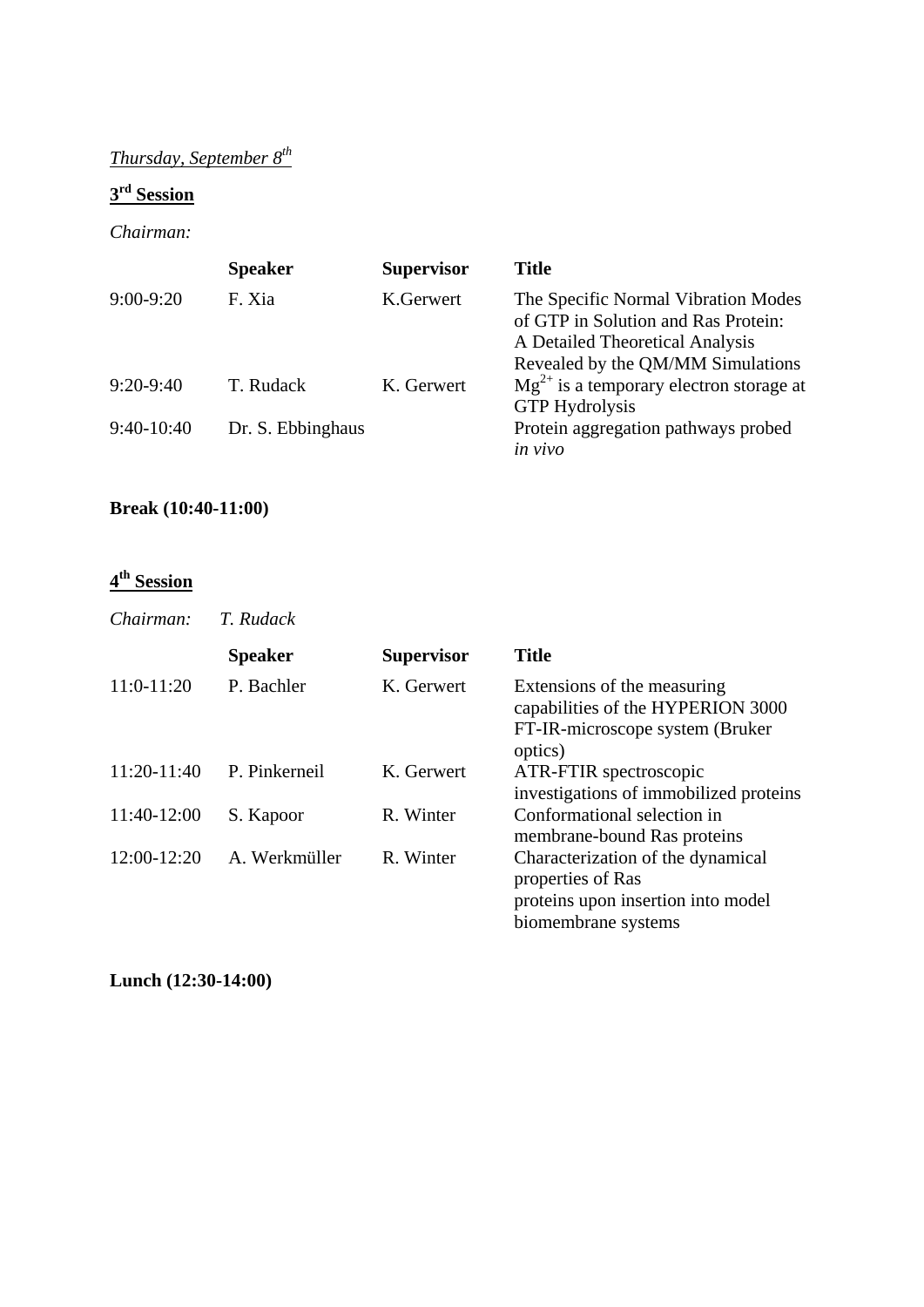## **5th Session**

#### *Chairman:*

|             | <b>Speaker</b> | <b>Supervisor</b> | <b>Title</b>                                                                                 |
|-------------|----------------|-------------------|----------------------------------------------------------------------------------------------|
| 14:00-15:00 | Dr. F. Fischer |                   | A Mass Spectrometry Platform to<br>monitor Sirtuin dependent protein<br>deacetylation events |
| 15:00-15:20 | A. Tschapek    | B. Warscheid      | Characterization of the olfactory<br>neuron cilia membrane proteome                          |
| 15:20-15:40 | K. Westphal    | F. Naberhaus      | Analyzing the extent of FtsH-<br>dependent proteolysis by substrate<br>trapping              |

## **Break (15:40-16:00)**

# **6th Session**

#### *Chairman:*

|             | <b>Speaker</b> | <b>Supervisor</b> | <b>Title</b>                                                                                  |
|-------------|----------------|-------------------|-----------------------------------------------------------------------------------------------|
| 16:00-16:20 | M. Schäkermann | F. Naberhaus      | Control of lipopolysaccharide<br>biosynthesis by regulated proteolysis<br>of LpxC             |
| 16:20-16:40 | D. Saffian     | R. Erdmann        | Functional and structural analysis of<br>the peroxisomal AAA-type ATPases<br>Pex1p and Pex6p  |
| 16:40-17:00 | S. Beck        | R. Erdmann        | The role of cysteine-dependent<br>ubiquitination of Pex18p within the<br>export-driven import |

## **Break (17:00-17:10)**

## **7th Session**

| Chairman:     | N.Ohse         |                   |                                                                                                       |
|---------------|----------------|-------------------|-------------------------------------------------------------------------------------------------------|
|               | <b>Speaker</b> | <b>Supervisor</b> | <b>Title</b>                                                                                          |
| $17:10-17:30$ | K. Kock        | C. Herrmann       | Characterization of the Ras-Nore-<br>Tubulin interaction by fluorescence-<br>and labelfree-techniques |
| 17:30-17:50   | S. Brinkmann   | C. Herrmann       | ???                                                                                                   |

## **BBQ (Start: 18:30)**